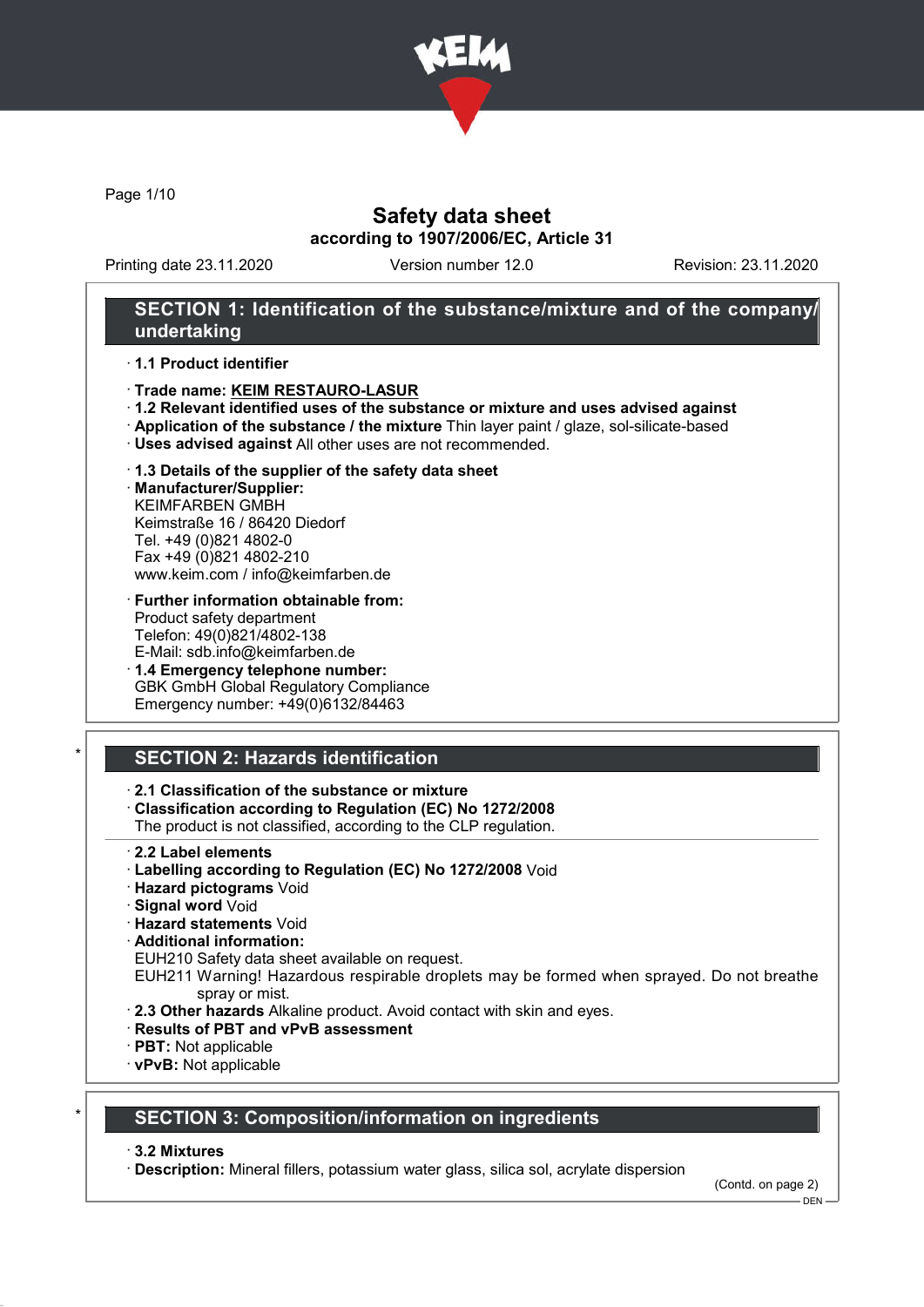

Page 2/10

# Safety data sheet according to 1907/2006/EC, Article 31

Printing date 23.11.2020 Version number 12.0 Revision: 23.11.2020

#### Trade name: KEIM RESTAURO-LASUR

| CAS: 13463-67-7<br>EINECS: 236-675-5                                             | titanium dioxide [in powder form containing 1 % or more $\vert$ 2.5-10%<br>of particles with aerodynamic diameter $\leq 10 \ \mu m$ ]                                              |           |
|----------------------------------------------------------------------------------|------------------------------------------------------------------------------------------------------------------------------------------------------------------------------------|-----------|
| Index number: 022-006-00-2<br>Reg.nr.: 01-2119486799-10-<br><b>XXXX</b>          | <b>◆ Carc. 2, H351</b>                                                                                                                                                             |           |
| CAS: 1312-76-1<br>EINECS: 215-199-1<br>Reg.nr.: 01-2119456888-17-<br><b>XXXX</b> | Silicic acid, potassium salt<br>Skin Irrit. 2, H315; Eye Irrit. 2, H319<br>Specific concentration limits:<br>Skin Irrit. 2; H315: $C \ge 40$ %<br>Eye Irrit. 2; H319: $C \ge 40$ % | $< 2.5\%$ |

### SECTION 4: First aid measures

· 4.1 Description of first aid measures

# · General information:

No special measures required.

When seeing the doctor we suggest to present this safety data sheet.

· After inhalation: Supply fresh air; consult doctor in case of complaints.

### · After skin contact:

Immediately wash with water and soap and rinse thoroughly.

Do not use solvents or thinners.

If skin irritation continues, consult a doctor.

· After eye contact:

Rinse opened eye for several minutes under running water. Then consult a doctor.

- · After swallowing:
- Rinse mouth and throat well with water.

Do not induce vomiting; call for medical help immediately.

- · 4.2 Most important symptoms and effects, both acute and delayed No further relevant information available.
- · 4.3 Indication of any immediate medical attention and special treatment needed No further relevant information available.

# SECTION 5: Firefighting measures

- · 5.1 Extinguishing media
- · Suitable extinguishing agents:

Product itself does not burn. Co-ordinate fire-fighting measures to the fire surroundings.

- · 5.2 Special hazards arising from the substance or mixture No further relevant information available.
- · 5.3 Advice for firefighters
- · Specila protective equipment: Wear self-contained respiratory protective device.
- · Additional information

In case of fire do not breathe smoke, fumes and vapours.

(Contd. on page 3)

 $-$  DEN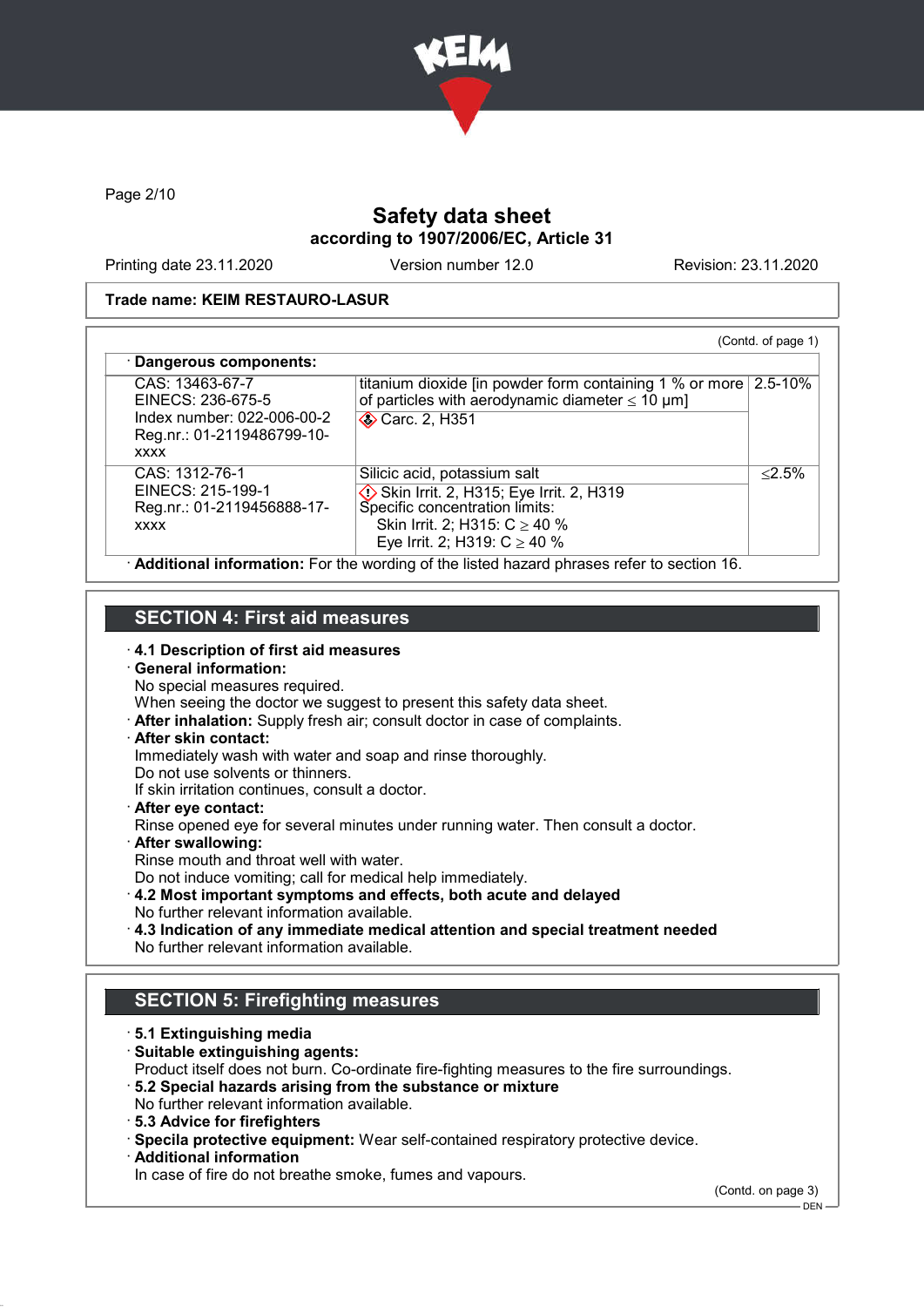

Page 3/10

## Safety data sheet according to 1907/2006/EC, Article 31

Printing date 23.11.2020 Version number 12.0 Revision: 23.11.2020

### Trade name: KEIM RESTAURO-LASUR

(Contd. of page 2)

Dispose of fire debris and contaminated fire fighting water in accordance with official regulations.

### SECTION 6: Accidental release measures

· 6.1 Personal precautions, protective equipment and emergency procedures Respect the protection rules (see section 7 a. 8). Avoid contact with skin and eyes. Ensure adequate ventilation · 6.2 Environmental precautions:

Do not allow product to reach soil, sewage system or any water course.

- Follow local governmental rules and regulations.
- · 6.3 Methods and material for containment and cleaning up: Absorb with liquid-binding material (sand, diatomite, acid binders, universal binders, sawdust). Dispose of the material collected according to regulations. Clear contaminated areas thoroughly.
- 6.4 Reference to other sections See Section 7 for information on safe handling. See Section 8 for information on personal protection equipment. See Section 13 for disposal information.

# **SECTION 7: Handling and storage**

· 7.1 Precautions for safe handling Keep receptacles tightly sealed. Avoid contact with skin and eyes. Do not inhale aerosols. See item 8 (8.2) for information about suitable protective equipment and technical precautions. Respect the protection rules. Information about fire - and explosion protection: The product is not flammable. No special measures required. · 7.2 Conditions for safe storage, including any incompatibilities · Storage: · Requirements to be met by storerooms and receptacles: Store only in unopened original receptacles. Keep in the original containers in a cool and dry place. · Information about storage in one common storage facility: Do not store together with acids. · Further information about storage conditions: Store in cool, dry conditions in well sealed receptacles. Protect from frost. Protect from heat and direct sunlight. · Storage class: 12 · 7.3 Specific end use(s) No further relevant information available. **DEN** 

(Contd. on page 4)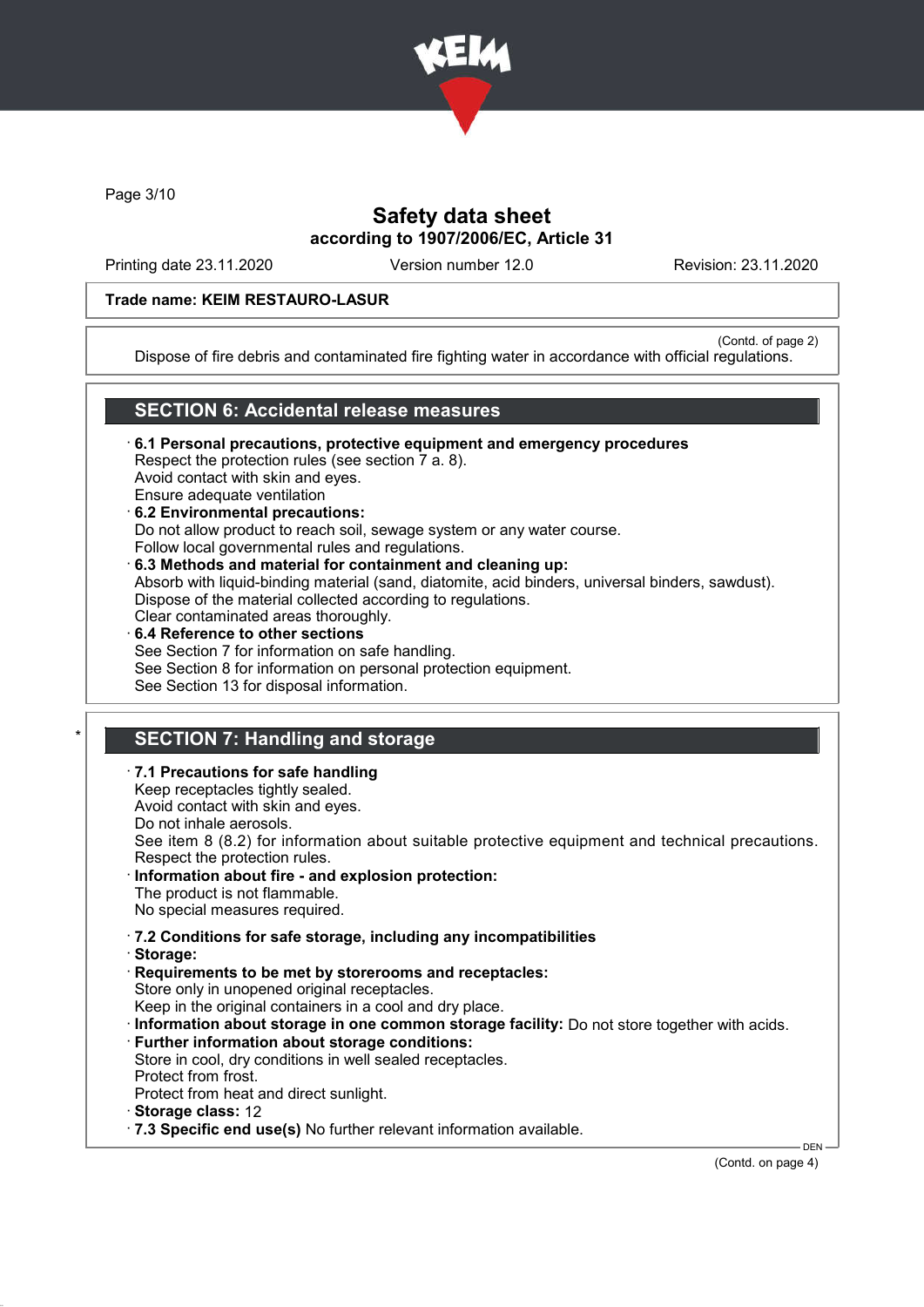

Page 4/10

# Safety data sheet according to 1907/2006/EC, Article 31

Printing date 23.11.2020 Version number 12.0 Revision: 23.11.2020

Trade name: KEIM RESTAURO-LASUR

(Contd. of page 3)

| 8.1 Control parameters                               |                                                                                                            |
|------------------------------------------------------|------------------------------------------------------------------------------------------------------------|
|                                                      | Ingredients with limit values that require monitoring at the workplace:                                    |
|                                                      | 13463-67-7 titanium dioxide [in powder form containing 1 % or more of particles with                       |
|                                                      | aerodynamic diameter $\leq 10$ µm]                                                                         |
|                                                      | AGW (Germany) Long-term value: 1.25* 10** mg/m <sup>3</sup><br>2(II);*alveolengängig**einatembar; AGS, DFG |
| 14808-60-7 Quartz (SiO2)                             |                                                                                                            |
|                                                      | MAK (Germany) alveolengängige Fraktion                                                                     |
|                                                      | Additional information: The lists valid during the making were used as basis.                              |
| 8.2 Exposure controls                                |                                                                                                            |
| · Personal protective equipment:                     |                                                                                                            |
|                                                      | · General protective and hygienic measures:                                                                |
|                                                      | Avoid contact with the eyes and skin.                                                                      |
| Do not inhale aerosols.                              |                                                                                                            |
|                                                      | Wash hands before breaks and at the end of work.                                                           |
|                                                      | Immediately remove all soiled and contaminated clothing.                                                   |
| <b>Respiratory protection:</b>                       |                                                                                                            |
|                                                      | Use suitable respiratory protective device only when aerosol or mist is formed.                            |
| Filter: P                                            |                                                                                                            |
|                                                      | · Protection of hands: Protective gloves                                                                   |
| <b>Material of gloves</b><br>suitable material e.g.: |                                                                                                            |
| Nitrile impregnated cotton-gloves                    |                                                                                                            |
| Natural rubber, NR                                   |                                                                                                            |
|                                                      | Recommended thickness of the material: $\geq 0.6$ mm                                                       |
|                                                      | The selection of the suitable gloves does not only depend on the material, but also on further marks       |
|                                                      | of quality and varies from manufacturer to manufacturer. As the product is a preparation of several        |
|                                                      | substances, the resistance of the glove material can not be calculated in advance and has therefore        |
|                                                      | to be checked prior to the application.                                                                    |
|                                                      | Penetration time of glove material<br>Value for the permeation: level $\geq 6$ (480 min)                   |
|                                                      | The determined penetration times according to EN 16523-1:2015 are not performed under practical            |
|                                                      | conditions. Therefore a maximum wearing time, which corresponds to 50% of the penetration time,            |
| is recommended.                                      |                                                                                                            |
|                                                      | The exact break trough time has to be found out by the manufacturer of the protective gloves and           |
| has to be observed.                                  |                                                                                                            |
| Eye protection: Safety glasses                       |                                                                                                            |
|                                                      | <b>Body protection: Protective work clothing</b>                                                           |
|                                                      | · Limitation and supervision of exposure into the environment See Section 12 and 6.2                       |

(Contd. on page 5)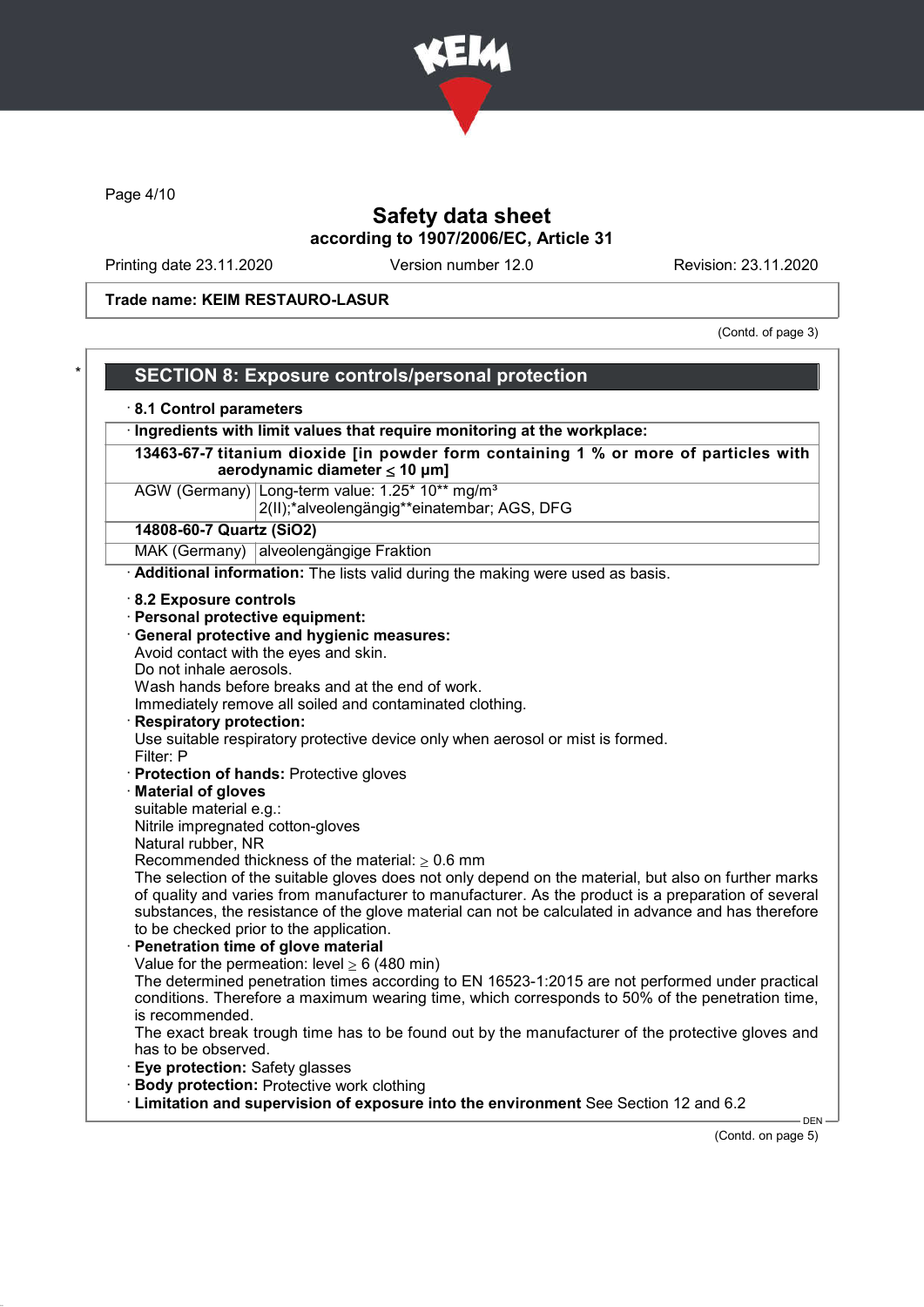

Page 5/10

# Safety data sheet according to 1907/2006/EC, Article 31

Printing date 23.11.2020 Version number 12.0 Revision: 23.11.2020

Trade name: KEIM RESTAURO-LASUR

(Contd. of page 4)

| <b>SECTION 9: Physical and chemical properties</b>                                      |                                                        |  |
|-----------------------------------------------------------------------------------------|--------------------------------------------------------|--|
| 9.1 Information on basic physical and chemical properties<br><b>General Information</b> |                                                        |  |
| · Appearance:                                                                           |                                                        |  |
| $\cdot$ Form:                                                                           | Fluid                                                  |  |
| $\cdot$ Colour:<br>· Odour:                                                             | Different, according to colouring.<br><b>Odourless</b> |  |
|                                                                                         |                                                        |  |
| · pH-value at 20 °C:                                                                    | $11.2*$                                                |  |
| Change in condition                                                                     | $\sim$ 0 °C                                            |  |
| · Melting point/freezing point:<br>Initial boiling point and boiling range: 100 °C      |                                                        |  |
| · Flash point:                                                                          | >100 °C                                                |  |
| · Flammability (solid, gas):                                                            | Not applicable                                         |  |
| · Ignition temperature:                                                                 | Not determined                                         |  |
| Decomposition temperature:                                                              | Not determined                                         |  |
| · Auto-ignition temperature:                                                            | Product is not selfigniting.                           |  |
| <b>Explosive properties:</b>                                                            | Product does not present an explosion hazard.          |  |
| <b>Explosion limits:</b>                                                                |                                                        |  |
| · Lower:                                                                                | Not applicable                                         |  |
| · Upper:                                                                                | Not applicable                                         |  |
| · Oxidising properties:                                                                 | Not applicable                                         |  |
| Vapour pressure at 20 °C:                                                               | $~23$ hPa                                              |  |
| <b>· Density at 20 °C:</b>                                                              | 1.1-1.3* $g/cm3$                                       |  |
| · Relative density                                                                      | Not determined                                         |  |
| · Vapour density<br><b>Evaporation rate</b>                                             | Not applicable.<br>Not applicable.                     |  |
|                                                                                         |                                                        |  |
| · Solubility in / Miscibility with<br>· water:                                          | Miscible                                               |  |
| · Partition coefficient: n-octanol/water: Not applicable                                |                                                        |  |
|                                                                                         |                                                        |  |
| · Viscosity:<br>Dynamic at 20 °C:                                                       | 250-600* mPas                                          |  |
| · Kinematic:                                                                            | Not determined                                         |  |
| ⋅ 9.2 Other information                                                                 | * The values are for freshly produced material and may |  |
|                                                                                         | change with the time.                                  |  |

# SECTION 10: Stability and reactivity

· 10.1 Reactivity No further relevant information available.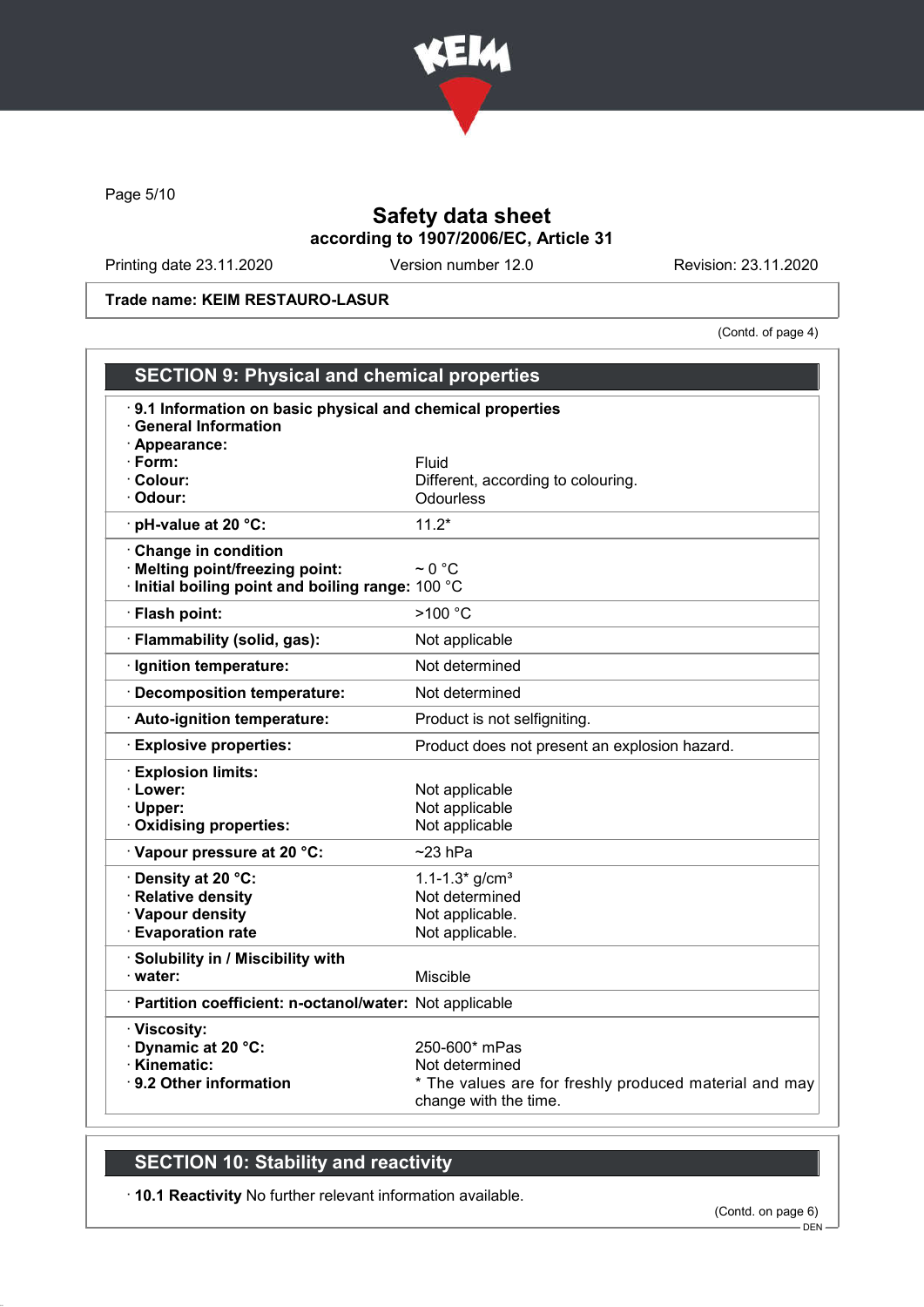

Page 6/10

## Safety data sheet according to 1907/2006/EC, Article 31

Printing date 23.11.2020 Version number 12.0 Revision: 23.11.2020

(Contd. of page 5)

#### Trade name: KEIM RESTAURO-LASUR

- · 10.2 Chemical stability Stable under normal conditions of storage and use.
- · Thermal decomposition / conditions to be avoided:
- No decomposition if used according to specifications.
- · 10.3 Possibility of hazardous reactions No dangerous reactions known.
- · 10.4 Conditions to avoid No further relevant information available.
- · 10.5 Incompatible materials: Acids
- · 10.6 Hazardous decomposition products:
- No hazardous decomposition products if stored and handled as prescribed.

# **SECTION 11: Toxicological information**

- · 11.1 Information on toxicological effects
- · Acute toxicity Based on available data, the classification criteria are not met.
- · LD/LC50 values relevant for classification:

13463-67-7 titanium dioxide [in powder form containing 1 % or more of particles with aerodynamic diameter  $\leq 10$  µm]

Inhalative  $|ATE \text{ mix } (4h) | > 5 \text{ mg/l } (inhalation)$ ATE mix  $\vert$  >2,000 mg/kg (dermal)

>2,000 mg/kg (orally) NOAEL 3,500 mg/kg /Oral (rat) (90d)

| Oral                   | LD50 | >5,000 mg/kg (rat) (OECD 401) |
|------------------------|------|-------------------------------|
| Dermal                 | LD50 | >5,000 mg/kg (rat) (OECD 402) |
| Inhalative $ LC50/4$ h |      | ∣>5 mg/l (rat)                |

· Primary irritant effect:

· Skin corrosion/irritation Frequent persistent contact with the skin may cause skin irritation.

· Serious eye damage/irritation

In case of longer exposure, slightly irritating effect to the eyes is possible.

- · during inhalation: Irritant effect possible.
- · during swallowing: Irritant effect possible
- · Respiratory or skin sensitisation Based on available data, the classification criteria are not met.

· Other information (about experimental toxicology):

Experimental analysis are not available.

The product was not tested. The statements on toxicology have been derived from the properties of the individual components.

### **Repeated dose toxicity**

### 13463-67-7 titanium dioxide [in powder form containing 1 % or more of particles with aerodynamic diameter  $\leq 10 \mu m$ ]

Inhalative  $NOAEC$  10 mg/m<sup>3</sup> (rat) (90d)

· CMR effects (carcinogenity, mutagenicity and toxicity for reproduction) Not applicable

- Germ cell mutagenicity Based on available data, the classification criteria are not met.
- Carcinogenicity Based on available data, the classification criteria are not met.
- · Reproductive toxicity Based on available data, the classification criteria are not met.

(Contd. on page 7)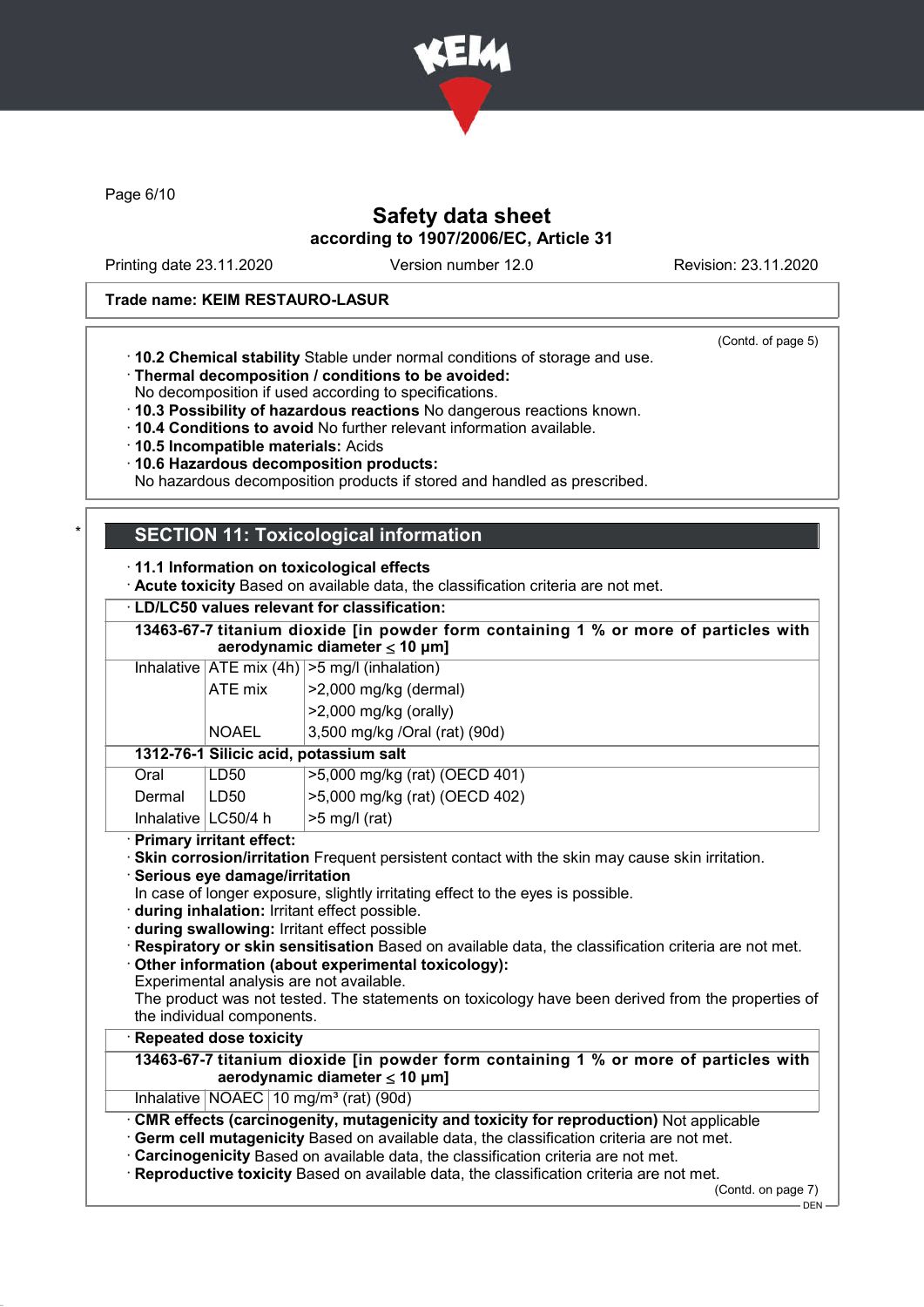

Page 7/10

# Safety data sheet according to 1907/2006/EC, Article 31

Printing date 23.11.2020 Version number 12.0 Revision: 23.11.2020

### Trade name: KEIM RESTAURO-LASUR

(Contd. of page 6)

· STOT-single exposure Based on available data, the classification criteria are not met.

· STOT-repeated exposure Based on available data, the classification criteria are not met.

· Aspiration hazard Based on available data, the classification criteria are not met.

# **SECTION 12: Ecological information**

|  | $\cdot$ 12.1 Toxicity |
|--|-----------------------|
|--|-----------------------|

· Aquatic toxicity:

| 13463-67-7 titanium dioxide [in powder form containing 1 % or more of particles with                                                              |                                                                                                                                                                                                                                                                              |  |  |  |
|---------------------------------------------------------------------------------------------------------------------------------------------------|------------------------------------------------------------------------------------------------------------------------------------------------------------------------------------------------------------------------------------------------------------------------------|--|--|--|
|                                                                                                                                                   | aerodynamic diameter $\leq 10$ µm]                                                                                                                                                                                                                                           |  |  |  |
| <b>NOEC</b>                                                                                                                                       | $\geq$ 100,000 mg/kg (sediment fresh water)                                                                                                                                                                                                                                  |  |  |  |
| <b>EC50</b>                                                                                                                                       | >100 mg/kg (freshwater alga) (OECD 201)                                                                                                                                                                                                                                      |  |  |  |
| <b>EC 50</b>                                                                                                                                      | >10,000 mg/l (algae) (ISO 10253)                                                                                                                                                                                                                                             |  |  |  |
| <b>LC 50</b>                                                                                                                                      | >10,000 mg/l (marine fish) (OECD 203)                                                                                                                                                                                                                                        |  |  |  |
|                                                                                                                                                   | >1,000 mg/l (freshwater fish) (EPA-540/9-85-006)                                                                                                                                                                                                                             |  |  |  |
|                                                                                                                                                   | >1,000 mg/l (daphnia) (OECD 202)                                                                                                                                                                                                                                             |  |  |  |
|                                                                                                                                                   | 1312-76-1 Silicic acid, potassium salt                                                                                                                                                                                                                                       |  |  |  |
| <b>NOEC</b>                                                                                                                                       | $>1$ mg/l (fish)                                                                                                                                                                                                                                                             |  |  |  |
|                                                                                                                                                   | >1 mg/l (invertebrates)                                                                                                                                                                                                                                                      |  |  |  |
| EC 50/48h                                                                                                                                         | >100 mg/l (daphnia) (OECD 202)                                                                                                                                                                                                                                               |  |  |  |
|                                                                                                                                                   | EC 50/72 h $ >100$ mg/l (algae)                                                                                                                                                                                                                                              |  |  |  |
|                                                                                                                                                   | LC 50/96 h   > 100 mg/l (fish) (DIN EN ISO 7346-2)                                                                                                                                                                                                                           |  |  |  |
| EC <sub>0</sub>                                                                                                                                   | >1,000 mg/l (activated sludge) (30min)                                                                                                                                                                                                                                       |  |  |  |
| · AOX-indication:                                                                                                                                 | · 12.2 Persistence and degradability No further relevant information available.<br>. 12.3 Bioaccumulative potential No further relevant information available.<br>. 12.4 Mobility in soil No further relevant information available.<br>· Additional ecological information: |  |  |  |
|                                                                                                                                                   | Due to the substance of content which do not include organic jointed halogens, the product can not<br>take influence on the AOX-load of the waste water.                                                                                                                     |  |  |  |
| · General notes:                                                                                                                                  | According to the formulation contains the following heavy metals and compounds from the<br>EU guideline NO. 2006/11/EC:<br>The product contains TiO2.                                                                                                                        |  |  |  |
| components.                                                                                                                                       | The statements on ecotoxicology have been derived from the properties of the individual                                                                                                                                                                                      |  |  |  |
| Water hazard class 1 (German Regulation) (Self-assessment): slightly hazardous for water<br>At present there are no ecotoxicological assessments. |                                                                                                                                                                                                                                                                              |  |  |  |
|                                                                                                                                                   | Do not allow product to reach ground water, water course or sewage system.<br>12.5 Results of PBT and vPvB assessment                                                                                                                                                        |  |  |  |

- · PBT: Not applicable
- · vPvB: Not applicable

(Contd. on page 8)

<sup>-</sup> DEN -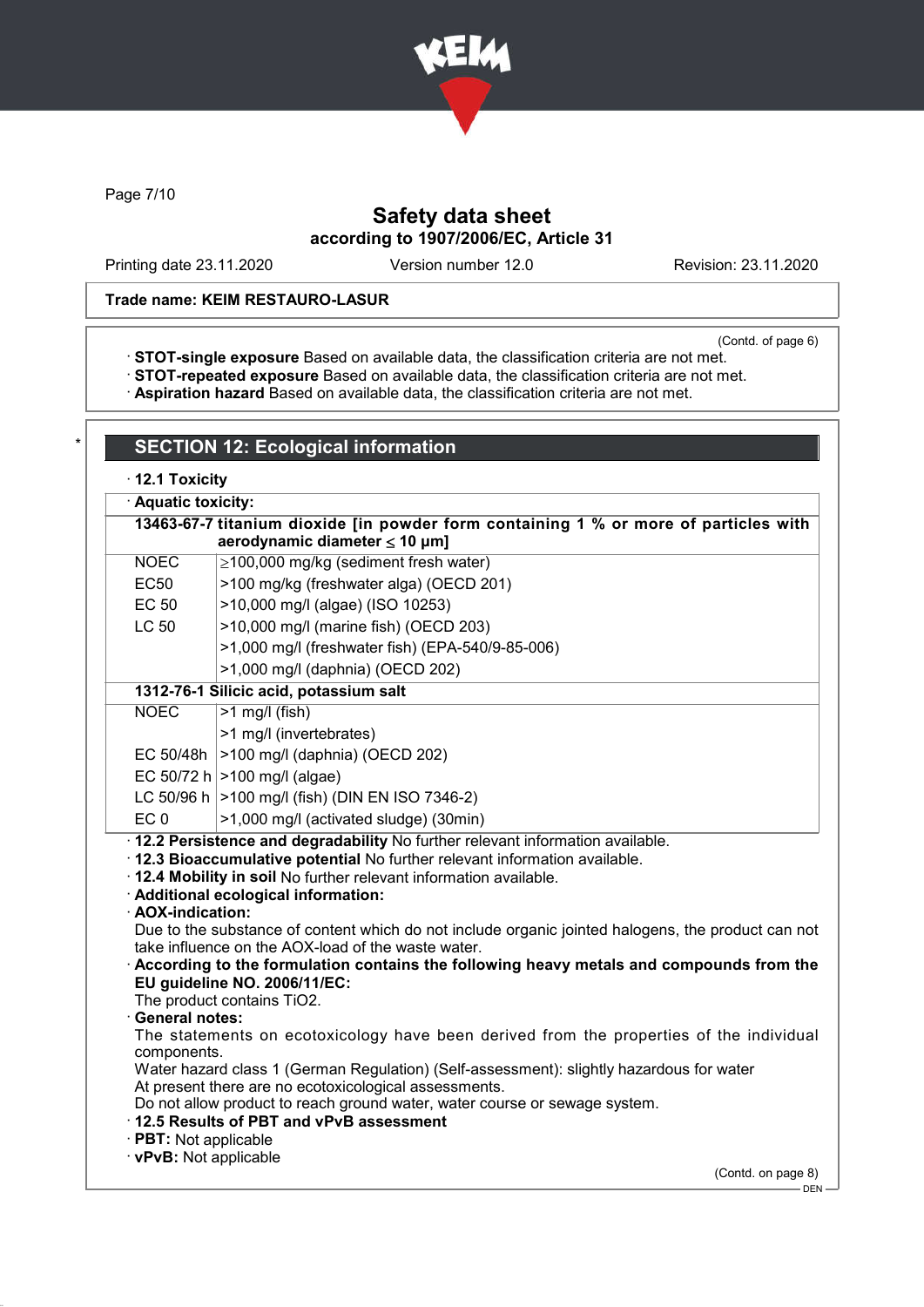

Page 8/10

# Safety data sheet according to 1907/2006/EC, Article 31

Printing date 23.11.2020 Version number 12.0 Revision: 23.11.2020

### Trade name: KEIM RESTAURO-LASUR

#### · 12.6 Other adverse effects No further relevant information available.

(Contd. of page 7)

### SECTION 13: Disposal considerations

#### · 13.1 Waste treatment methods

### **Recommendation**

Must not be disposed with household garbage. Do not allow product to reach sewage system. Disposal must be made according to official regulations.

### · European waste catalogue

08 01 12 waste paint and varnish other than those mentioned in 08 01 11

- · Uncleaned packaging:
- · Recommendation: Disposal must be made according to official regulations.
- · Recommended cleansing agents: Water, if necessary with cleansing agents.

| <b>SECTION 14: Transport information</b>                                   |                                                               |
|----------------------------------------------------------------------------|---------------------------------------------------------------|
| $\cdot$ 14.1 UN-Number<br>· ADR, IMDG, IATA                                | Void                                                          |
| 14.2 UN proper shipping name<br>· ADR, IMDG, IATA                          | Void                                                          |
| 14.3 Transport hazard class(es)                                            |                                                               |
| · ADR, IMDG, IATA<br>· Class                                               | Void                                                          |
| 14.4 Packing group<br>· ADR, IMDG, IATA                                    | Void                                                          |
| 14.5 Environmental hazards:<br>$\cdot$ Marine pollutant:                   | No                                                            |
| 14.6 Special precautions for user                                          | Not applicable                                                |
| 14.7 Transport in bulk according to Annex II<br>of Marpol and the IBC Code | Not applicable                                                |
| · Transport/Additional information:                                        | No dangerous good in sense of these transport<br>regulations. |
| · UN "Model Regulation":                                                   | Void                                                          |

(Contd. on page 9)

DEN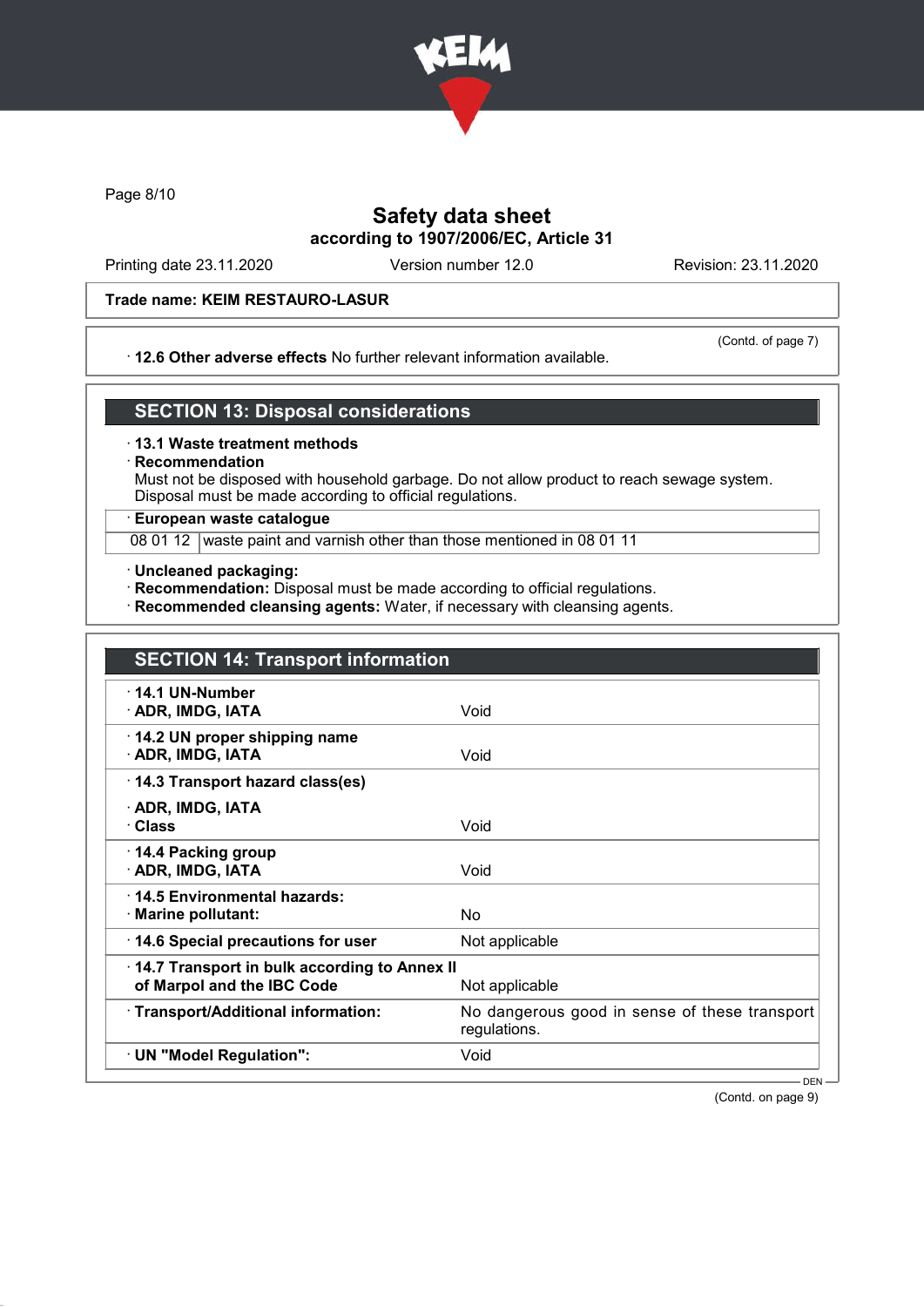

Page 9/10

## Safety data sheet according to 1907/2006/EC, Article 31

Printing date 23.11.2020 Version number 12.0 Revision: 23.11.2020

#### Trade name: KEIM RESTAURO-LASUR

(Contd. of page 8)

### **SECTION 15: Regulatory information**

- · 15.1 Safety, health and environmental regulations/legislation specific for the substance or mixture
- · Labelling according to Regulation (EC) No 1272/2008 For information on labelling please refer to section 2 of this document.
- · Directive 2012/18/EU
- · Named dangerous substances ANNEX I None of the ingredients is listed.
- · DIRECTIVE 2011/65/EU on the restriction of the use of certain hazardous substances in electrical and electronic equipment – Annex II

None of the ingredients is listed.

#### · National regulations:

- · Waterhazard class: Water hazard class 1 (Self-assessment): slightly hazardous for water.
- · Other regulations, limitations and prohibitive regulations
- · Substances of very high concern (SVHC) according to REACH, Article 57 Not applicable
- · Product-Code/Giscode: BSW40
- · 15.2 Chemical safety assessment: A Chemical Safety Assessment has not been carried out.

# **SECTION 16: Other information**

This information is based on our present knowledge. However, this shall not constitute a guarantee for any specific product features and shall not establish a legally valid contractual relationship.

#### **Relevant phrases**

- H315 Causes skin irritation.
- H319 Causes serious eye irritation.
- H351 Suspected of causing cancer.
- · Department issuing SDS: KEIMFARBEN Germany, Product safety department
- Abbreviations and acronyms:

ADR: Accord européen sur le transport des marchandises dangereuses par Route (European Agreement concerning the International Carriage of Dangerous Goods by Road) IMDG: International Maritime Code for Dangerous Goods IATA: International Air Transport Association GHS: Globally Harmonised System of Classification and Labelling of Chemicals EINECS: European Inventory of Existing Commercial Chemical Substances ELINCS: European List of Notified Chemical Substances CAS: Chemical Abstracts Service (division of the American Chemical Society) TRGS: Technische Regeln für Gefahrstoffe (Technical Rules for Dangerous Substances, BAuA, Germany) LC50: Lethal concentration, 50 percent LD50: Lethal dose, 50 percent PBT: Persistent, Bioaccumulative and Toxic SVHC: Substances of Very High Concern vPvB: very Persistent and very Bioaccumulative AGW: Arbeitsplatzgrenzwert (Germany) EC10: Effective concentration at 10% mortality rate. EC50: Half maximal effective concentration. LC10: Lethal concentration at 10% mortality rate. NOEC: No observed effect concentration.

REACH: Registration, Evaluation and Authorisation of Chemicals (Regulation (EC) No.1907/2006)